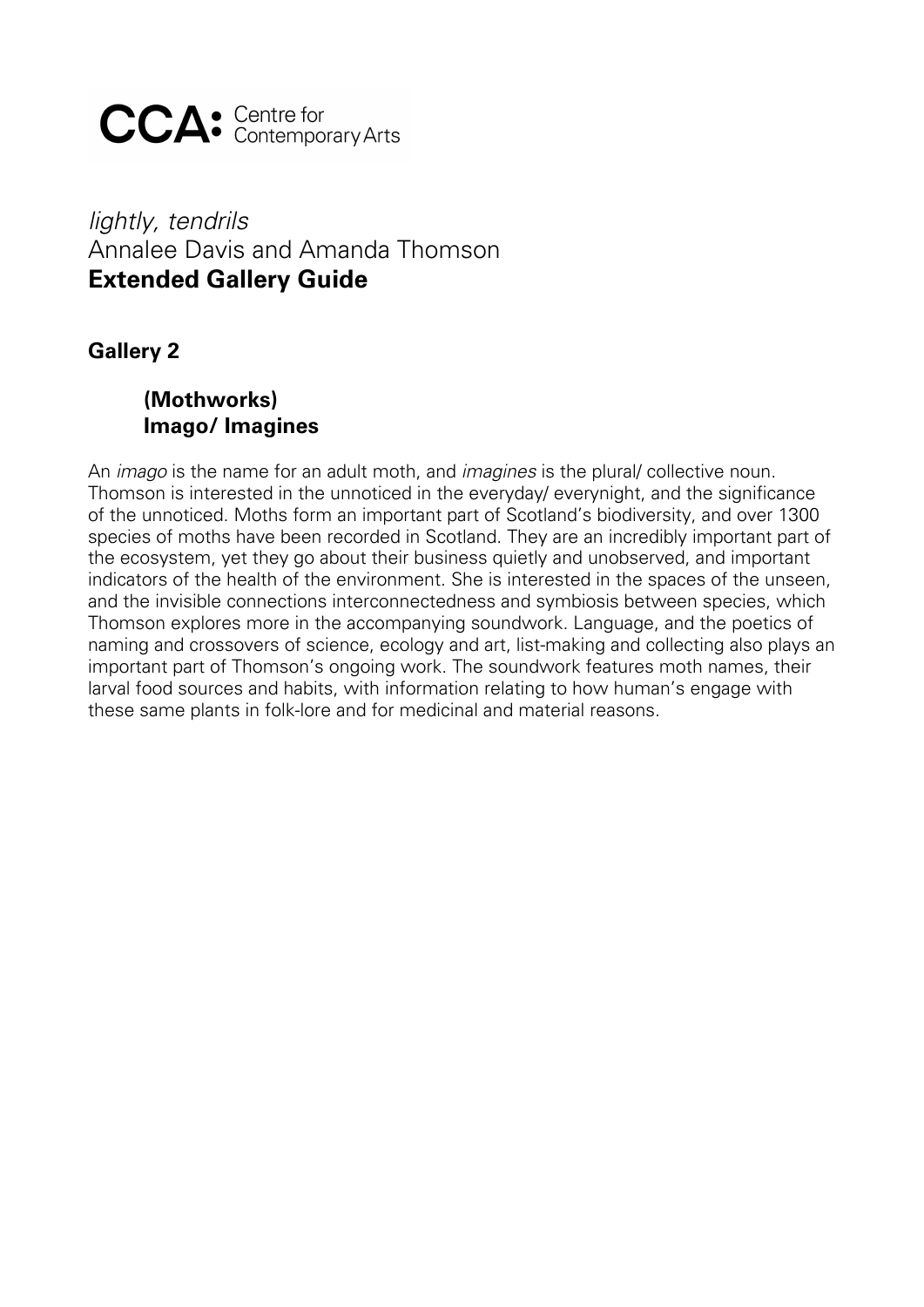## **Gallery 3**

### **Drift**

As Bill Maurer writes, the ultimate authority of map-making orders spatial reality as a mode of power, a kind of "space discipline" grounded in the authority of accuracy, which "creates an ethic and virtue of ever more precise definition." While maps desocialise the territory they represent, these drawings aim to humanise a landscape and its watery boundaries.

Hand-drawn contour lines reproduced from a geological survey revealing the natural features of the Scotland District on the East Coast of Barbados meander across the wall and onto the floor. Some lines are repeated on a large drawing further overlaid with a fishnet, Sargassum fluitans, and drift seeds. Multiple smaller works on paper, a floating register of flotsam and jetsam, suggest afterlives of diasporic drift.

Sea Coconuts, Tropical Almond, White Inkberry, and Anchovy Pear – common names for some of the drift seeds or sea beans referred to as a kind of diaspore in botanical terminology that functions as plant dispersal – are in fact seeds that have drifted many thousands of miles on the world's ocean currents. Varied species of Sargasso weed wash onto both the Caribbean and Scottish coastlines. In the latter, it has a history of being used to bolster poor soils and extract iodine while in the former, more recent warming seas, Sahara dust, and an increased nitrogen footprint foster seaweed invasions in Barbados, threatening its fragile post-plantation, tourism-dependent economy, and coastal health.

While researching Scottish and Barbadian historic entanglements, I learned that midwives in the Highlands gathered nicker nuts drifting in on the Gulf Stream, offering them to labouring women to hold in their hands "to increase her faith and distract her attention". (Flora Celtica, Pp. 70).

Fishing, kelping, and weaving–common habits in The Highlands–might also have been practiced in Barbados amongst the indentured and other Scottish folks recognising Scotland in the hilly terrain on the East Coast of Barbados and naming it the Scotland District. Former indentured servants settled here on this inexpensive land at the end of their indentureship. I wonder if Scottish women who landed here between the 17th and 19th centuries welcomed a fleeting sense of familiarity on finding similar sea fruit, nonhuman kin that washed up on the east coast of this small isle almost two thousand miles away from home.

*Drift* gestures to another kind of mapping referencing sea fruits floating in on these shores for centuries who, like the human diaspora, unwittingly were part of a global transit system germinating in new soils

### **[F is for Frances](https://annaleedavis.com/archive/f-is-for-frances?rq=F%20is%20for%20frances)**

*By declaring F is for Francis, Davis attributes the speech sound to the muted female and restores her agency. Francis is called into our phonetic consciousness. [...] F is for a "Girl*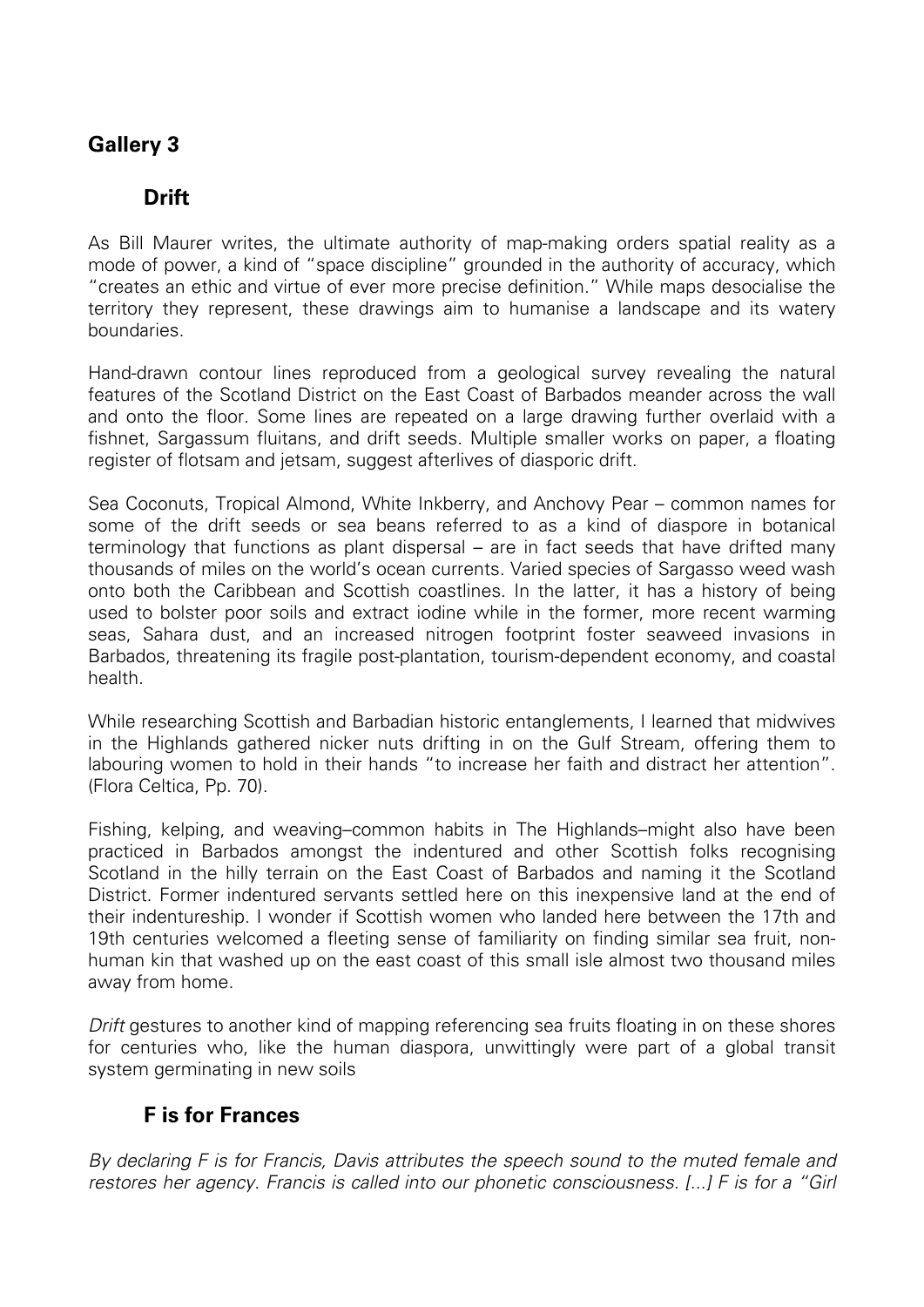*Slave" who worked on a plantation in Barbados. The land knew her. It bore her presence and still carries her narrative. Davis utilises her art-making to amplify its knowledge.* —Marsha Pearce, *A Chorus of F-words in Rab Lands*, exhibition catalogue, 2016

*The ledgers are symbolic of the imposition of colonial order, the drawings indicative of its incomplete reach.*

—Andil Gosine, *Wilding*, exhibition catalogue, 2016

The last will and testament of Thomas Applewhaite written in August 1816, directed that six years after his death his "little favourite Girl Slave named Frances shall be manumitted and set free from all and all manner of Servitude and slavery whatsoever." At the time, Applewhaite was the owner of Walkers - the site where I live, work and explore. This suite maps Frances' name in a series of seven drawings on ledger pages. The letters forming her name comprise 18th and 19th century sherds found in the soil of former sugarcane fields, suggesting fragments of history understood only in part - usually through the words of the white colonial settler and most often a male voice. With Frances, another voice becomes audible and visible

#### **walkDrawings**

These have been made using a handheld GPS to record movements through space, taking the idea of taking a line for a walk into landscape. Originally created through her interest in the ways that specific tasks dictate how we move across landscape, the series of etchings reveal a series of tasks carried out while volunteering on an RSPB reserve and walking with foresters and ecologists doing conservation work. The photopolymer etchings show, 'exotic species' removal, seedling counting, regeneration counting, bird ringing, an archaeological survey, capercaillie broodcounting, tree thinning and a crossbill survey. The resulting drawings remove any reference to time, place, effort and memory, though hint at what they are with the compass marking and scale. They aim to distil and reduce the experiences themselves to their minimum, leaving as much to the imagination as possible, and are investigations of mark and line as well as movement.

the walkDrawings relate to elements of conservation work, and are of the following activities – Left to Right:

1. Two walks to find crossbills. A survey to establish the numbers of Scottish crossbills, a rare kind of finch.

2. Trackside path clearance – removing overhanging branches and small trees close to nature reserve tracks to prevent branches falling and blocking tracks in the events of high winds, storms or heavy snowfall.

3. Seedling/ regeneration counting. This involved walking to particular points in a remote glen, then marking out a quarter of a circle and counting any new growth within that quadrant. From there, estimates can be made as to how successful regeneration is across a particular area. This drawing took place over two days, staying overnight in a remote bothy.

4. Archaeological survey – highland croft. The main areas of movement are shown around the dilapidated house itself, with the thinner lines sweeps around the croft to look for any agricultural equipment or remains of built works that might remain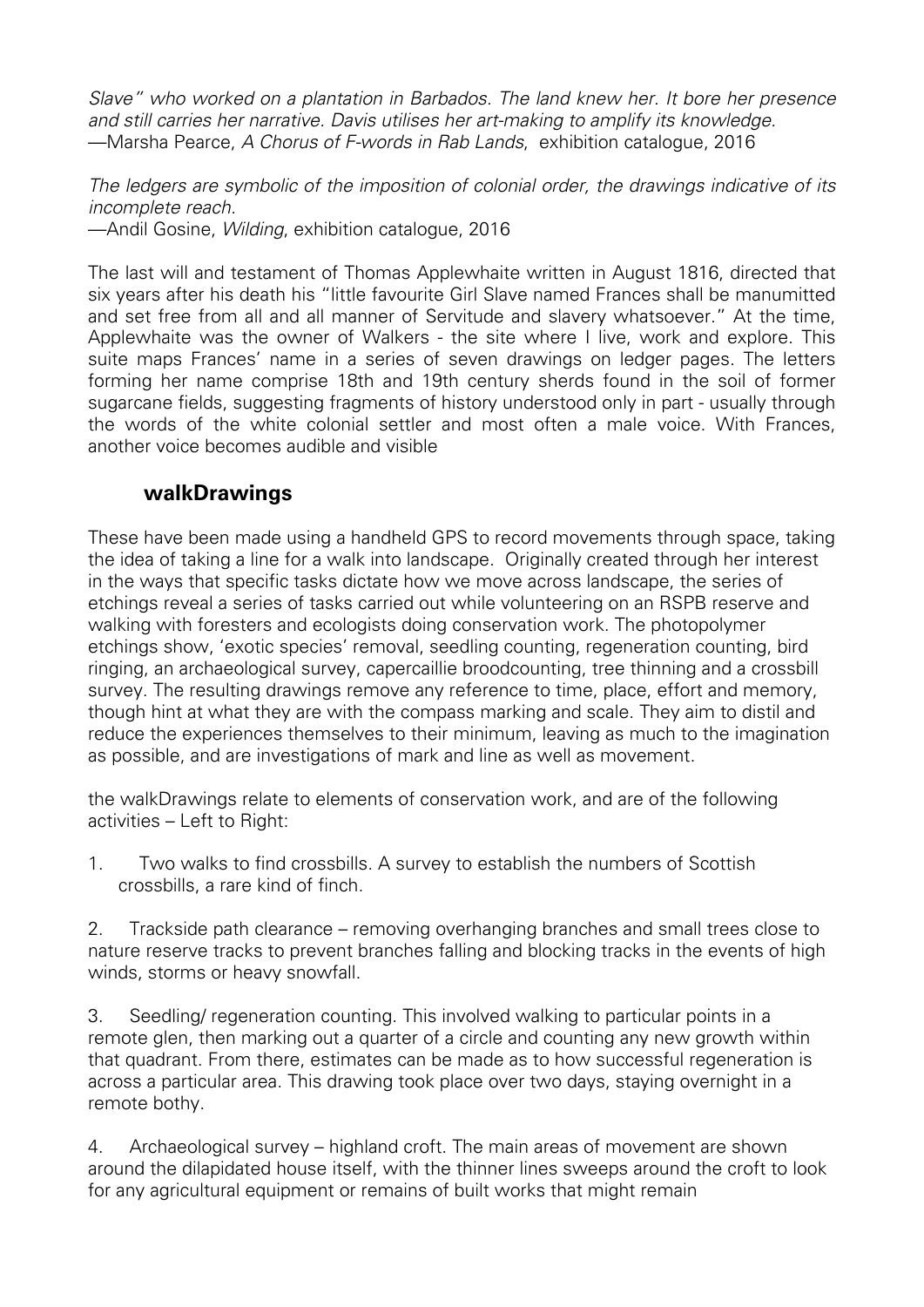5. Norway spruce removal in remnant Scots pinewoods – removing non-native species

6. Bird-ringing loop: nets are set up to catch birds in order for them to be ringed, so their movements can be traced. This is important to understand species movement and numbers.

7. Several walks, broodcounting. These were walks done in one particular day, in surveys which used to be carried out each summer to order to establish the numbers of capercaillie – a rare species of grouse, across the reserve

8. Transect walking – Scots pine regeneration counting. To count regeneration of Scots pines, ecologists walk in lines, for example, 10 metres apart, and count what is seen within a certain distance of each line.

## **walkDrawing (walk circles)**

The large digitally printed drawing emerges from mapping the drawings taken from her house – the thicker lines revealing repeated routes, the thin threads, where she walked a route only once or twice. The thicker repeated lines tend to be on tracks, paths and desire-lines, the single lines 'unpaths' across fields and through forests. The title of the large piece, 'walk circles', comes from the geographer Tim Edensor's observation that ''in medieval times, walking was usually bounded by an individual's "day's walk circle" and area within which most every day activities and adventures were confined' and how, at that point, there were very few through tracks 'due to locally constituted boundaries of society and space'. It refers to how many of these recorded walks took place during lockdown, when we were restricted to walking only from our homes. The work speaks to the flower works shown as part of *imago/imagines* and *aar*, and how one can comes to know place by repeated visits over time, recognising what is there, what arrives and what leaves, or grows and dies, through time, seasons, becoming familiar and noticing change.

## **Twinflower**

Twinflower takes the form of a videowork and long-form audio essay that explores the connections between twinflowers, a rare flower found in Scots pinewoods, and environmental change, history, migrations and time. Thomson considers the act of seeking the flower and becoming familiar with the flower and its habitat, and moves on to the nature of what it is to categorise, using its Latin name, *Linnaea borealis*, to consider this tiny plant's connection to histories of botany, economic botany and botanical collections, migration, colonialism and ecological histories of place.

### **Aar**

For over a year and a half, Thomson filmed an alder by the burn outside her window, sometimes two or three times a day, occasionally once a week, sometimes just once or twice a month. The resulting work reveals the slow and shifting changes of season, light, and time passing. Aar (a Scots word for alder) also includes notes from a shared diary of recording sightings – often the first flowers or migrant birds of the year: cuckoos, housemartins, geese; spring primroses, summer germander speedwell, late summer creeping ladies tresses. These aren't necessarily systematically recorded but speak to what is simply noticed when there, and in the course of the everyday. The diary also records the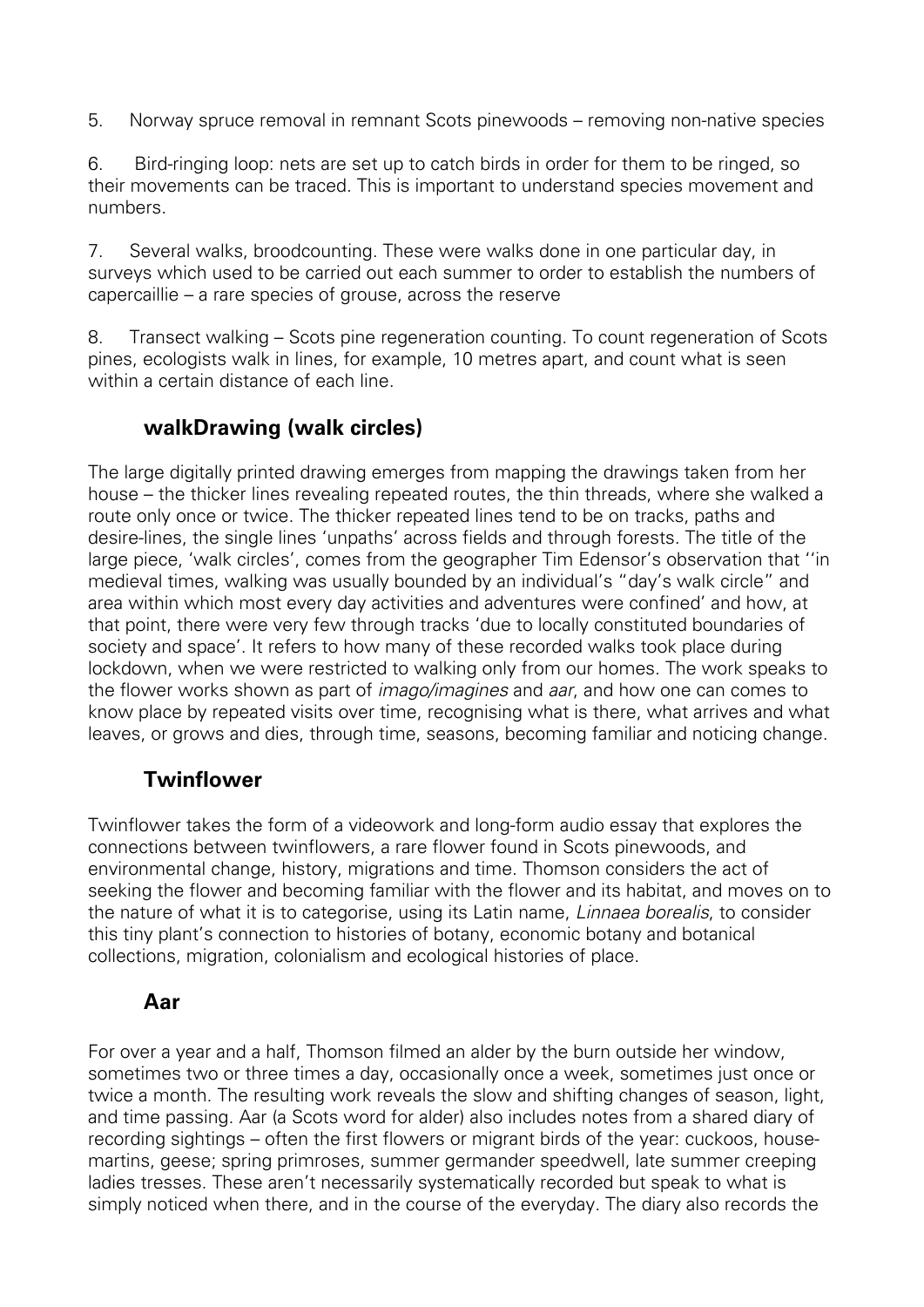fleetingness and luck of seeing of residents such as eagles, crossbills, and hares. Aar is the beginnings of what will become a phenological exploration and reflection of a place and ongoing change, questions of attentiveness and care, and human and more-thanhuman timescales. It feeds into Thomson's longer and ongoing research and investigations which incorporate a visual arts practice and creative non-fiction and explore questions of slow looking and attentiveness, Scottish landscapes, language (as in her book, A Scots Dictionary of Nature), walking and reflections on the interrelationships of place with self, migrations, native/non-native/'invasive' species, and conceptions of home.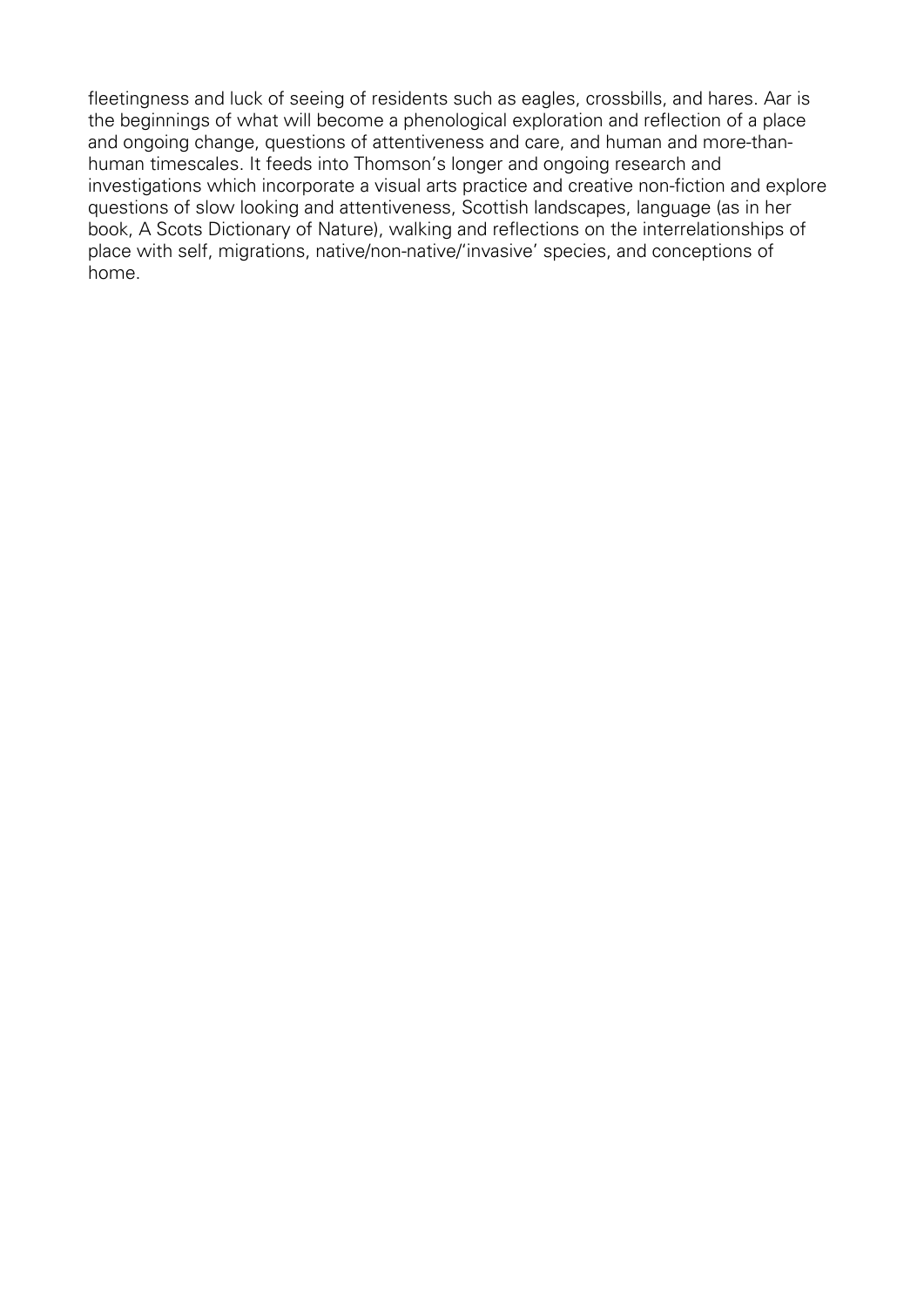## **Gallery 1 (Tea Room)**

### **(bush) Tea Services**

2016, Glazed Barbadian clay, 18th & 19th-century clay and porcelain shards

Literally digging into the ground of her family property in Barbados, Annalee Davis mines family archives to unpack the plantation, and its multi-layered history. *(bush) Tea Services* incorporates found porcelain shards from tea sets and cheap crockery unearthed from around the yard and surrounding fields of the former plantation. Re-purposing these fragments, Davis has included them in a new set of tea cups, saucers and a teapot in the form of a traditional water carrier called a 'monkey jar'. From the tea set, she serves (unsweetened) varieties of bush tea collected from the fields of the former sugarcane plantation and adjoining rab lands. Sugar-sweetened tea, a psycho-tropical sweet stimulant, provided not only a moment to pause and refresh, but a cheap tool to prolong the working capacity of the enslaved in the field. For the enslaved, many of the herbs in these bush teas also offered medical uses in bush baths, for healing, and to prevent or terminate unwanted pregnancies.

The tea service was made in collaboration with master potter Hamilton Wiltshire, using local red clay from the Scotland District on the East Coast of Barbados. Davis' (bush) tea, was harvested from former sugarcane fields and rab lands from which she has served cerasee bush tea, bay leaf tea and blue vervain tea amongst others.

#### **Charms**

Charms is a series of seven embroidered works using pieces of lace, crochet, and old tea tablecloths onto which drift seeds and sea fruit found on the east coast of Barbados are attached. Inspired by the use of charms in respective spiritual and medicinal rituals practiced by Scottish indentured and African enslaved labour in Barbados, these works include materials commonly found on the island but often overlooked.

*Uibhean sithean* or fairy eggs were made using fruits from the sea that washed up on Scottish shores by the Gulf Stream. According to J. Cameron (1880) they were collected and worn as charms to ward off evil spirits or evil-disposed fairies. These tough-shelled tropical seeds made their way around the waters of the world, becoming family heirlooms. In a 1997 journal article, Jerome Handler writes that "An adult male buried in the late 1600s or early 1700s in a plantation slave cemetery in Barbados"… was found with many objects "including a necklace of money cowries, fish vertebrae, dog canine teeth, European glass beads, and a large carnelian bead probably from India." Handler notes that "the individual was probably an African-type diviner/healer whose high status in the slave community is reflected in his relatively elaborate artifact inventory."

Medicine and ritual, the use of incantations and charms, and the gathering of organic materials are all part of long traditions of knowledge or belief systems in both Gaelic and West African societies. Often brought against their will across the oceans and held close,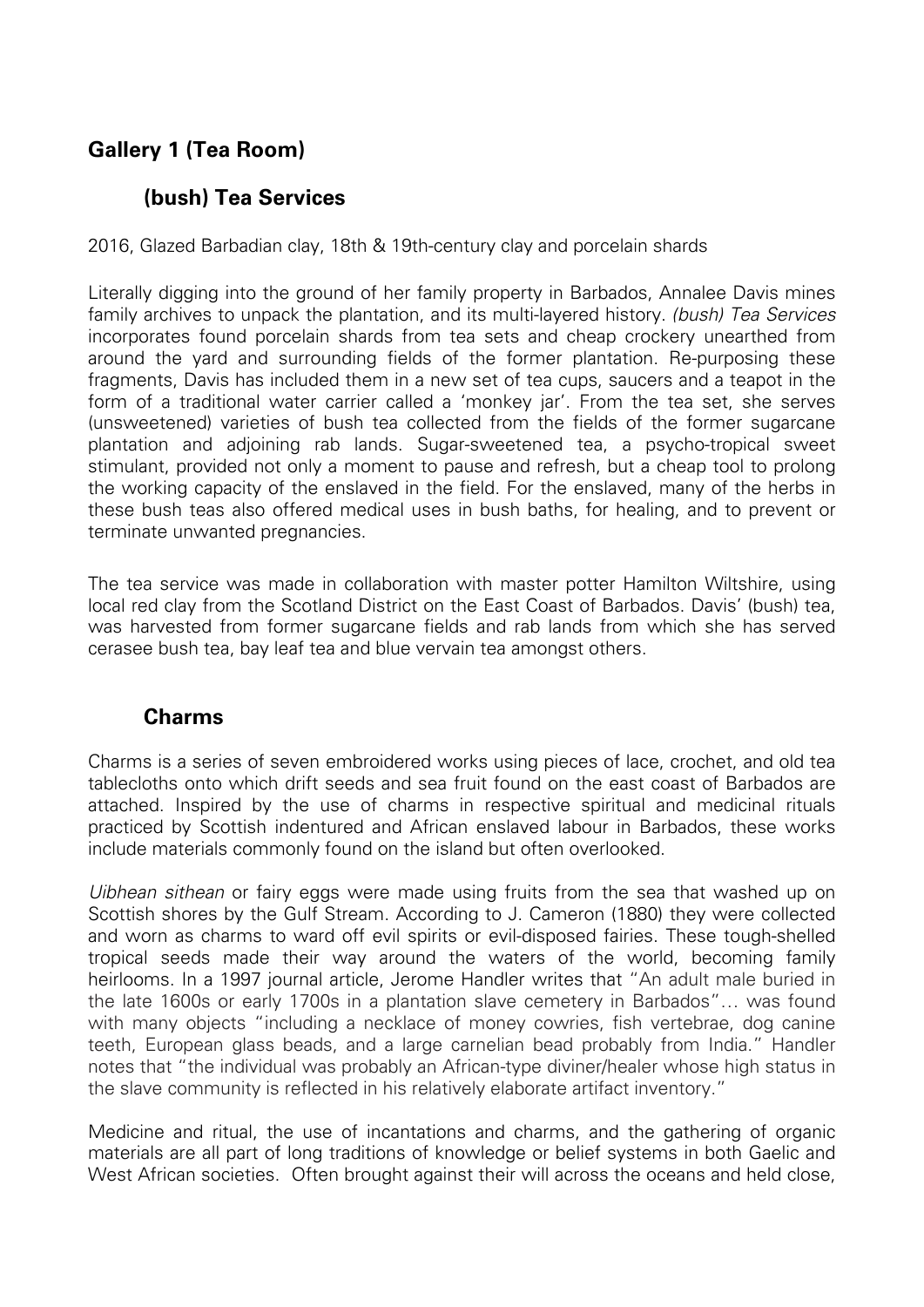how might these respective Scottish and African-derived customs have rubbed up against each other?

As we navigate today's multiple ecological crises, these embroidered works are transformed into present-day charms - quiet meditations on degrowth, balance, and an effort at disalienation from the grounds beneath our feet becoming fervent prayers to halt the ongoing demise of post-plantation environments.

## **What's the Opposite of Erasure?**

This work links several books. The colonial project included lots of books - part and parcel of the (mis)education of its colonial subjects leading to alienation from their histories, landscapes, themselves, and each other. In the Caribbean, we were taught poems about daffodils, recited foreign fruits while learning the alphabet including *A is for apple* which does not bear here, or drew maps of faraway wheat-growing fields in the Canadian prairies. Meanwhile, the archipelago we lived in was still terra incognita in the educational syllabus of the '70s when I was at school.

Book #1: I recently found a copy of *The Atlas of British Flora* (1962 edition) on a table of giveaway books at the University of the West Indies, Cave Hill Campus in Barbados. On the inside cover the name of the presumed owner, *L. E Chinnery 1972,* a Senior Lecturer in the Biology Department there, is inscribed in this 432-page weighty book mapping the distribution of plants across the British Isles.

Book #2: Of the just over two thousand Scots named in David Dobson's 2005 publication, *Barbados And Scotland Links 1627–187*7, I search for the names of women listed as wives, daughters, secretaries, a rioter from Glasgow (1726) and fifteen prisoners from the Edinburgh Correction House (1653 & 1665). In the introduction, Dobson writes about James Hay, a Scotsman, who was the first Proprietor of Barbados. He sent off indentured servants - high in demand at the time - along with administrators, planters, and workers who sailed from Scotland, England, and Holland to Barbados. Some of those people were involuntarily transported to Barbados to empty Scotland's jails.

Book #3: *What's the opposite of erasure?* is a reworking of *The Atlas of British Flora* into which I have transcribed the names of one hundred and fifty-two Scottish women representing 7% of those named in Dobson's book, 9% of whom were prisoners. I wondered while tracing their names if they were imprisoned for their work as healers or witches, and if when they came to the Scotland District of Barbados they shared their healing work with those with whom they interfaced within African enslaved society.

The women whose names I logged into *The Atlas of British Flora* include Ann Armstrong, a time expired indentured servant who emigrated from Barbados to Antigua aboard the *Francis* on April 28th, 1679; Helen, Margaret, and Sarah Findlay - three daughters of Thomas Findlay from Balkirsty, Fife - who emigrated sometime before 1765 to Barbados; and Miss McKenzie, the eldest daughter of Lord Seaforth, Governor of Barbados from 1800-1806 and owner of Balmacara Estate in The Highlands. Miss McKenzie married Commander Sir Samuel Hood in Barbados on November 6th, 1804. Also listed is Janet Hill, a rioter from Glasgow transported to Barbados in January 1726, and the final name I transcribed is that of Elspeth Yuill, one of the prisoners released from the Edinburgh